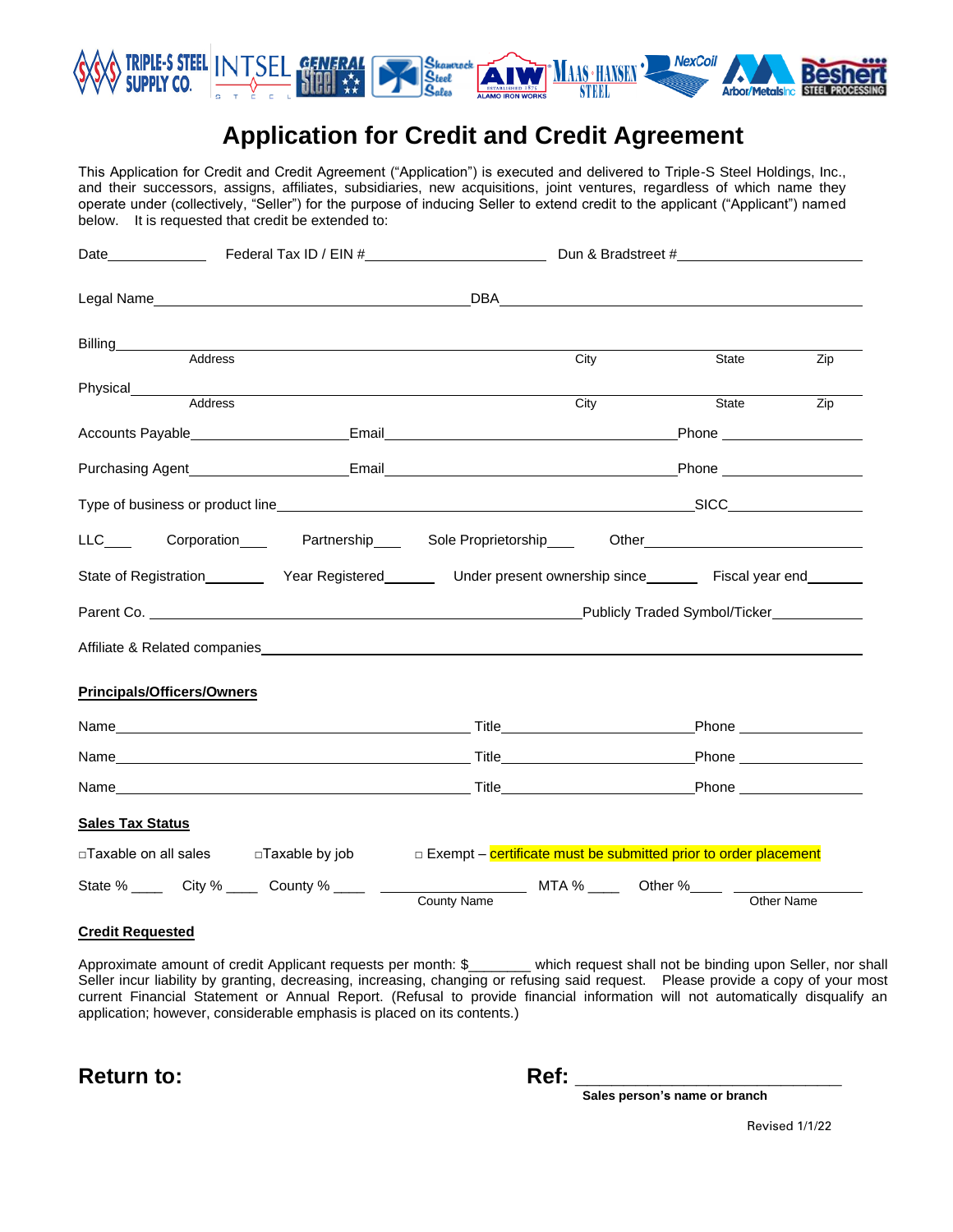**References** By listing names, you authorize us to contact them for the purpose of obtaining your credit status. Applicant agrees that Seller may utilize outside credit reporting services to obtain information.

#### **Bank References**

| Contact Contact Contact Contact Contact Contact Contact Contact Contact Contact Contact Contact Contact Contact Contact Contact Contact Contact Contact Contact Contact Contact Contact Contact Contact Contact Contact Contac |                                              |  |  |
|--------------------------------------------------------------------------------------------------------------------------------------------------------------------------------------------------------------------------------|----------------------------------------------|--|--|
| Telephone $\# (\_\_\_\_\_) \_\_\_\_$ -                                                                                                                                                                                         | Fax # (                                      |  |  |
|                                                                                                                                                                                                                                |                                              |  |  |
|                                                                                                                                                                                                                                |                                              |  |  |
|                                                                                                                                                                                                                                |                                              |  |  |
| Contact Contact Contact Contact Contact Contact Contact Contact Contact Contact Contact Contact Contact Contact Contact Contact Contact Contact Contact Contact Contact Contact Contact Contact Contact Contact Contact Contac |                                              |  |  |
|                                                                                                                                                                                                                                | Fax # (                                      |  |  |
|                                                                                                                                                                                                                                |                                              |  |  |
| 1) Name                                                                                                                                                                                                                        |                                              |  |  |
|                                                                                                                                                                                                                                |                                              |  |  |
| Contact Contact Contact Contact Contact Contact Contact Contact Contact Contact Contact Contact Contact Contact Contact Contact Contact Contact Contact Contact Contact Contact Contact Contact Contact Contact Contact Contac |                                              |  |  |
|                                                                                                                                                                                                                                | $\text{Fax } \# (\_\_\_\_\_) \_\_\_\_\_\_\_$ |  |  |
|                                                                                                                                                                                                                                |                                              |  |  |
|                                                                                                                                                                                                                                |                                              |  |  |
| Contact contact contact contact contact contact contact contact contact contact contact contact contact contact contact contact contact contact contact contact contact contact contact contact contact contact contact contac |                                              |  |  |
| Telephone $\#$ $(\_\_\_\_\_\_\_$                                                                                                                                                                                               | $\text{Fax } # (\_\_\_\_)\_\_\_\_$           |  |  |
|                                                                                                                                                                                                                                |                                              |  |  |
|                                                                                                                                                                                                                                |                                              |  |  |
|                                                                                                                                                                                                                                |                                              |  |  |
|                                                                                                                                                                                                                                |                                              |  |  |
| 4) Name                                                                                                                                                                                                                        |                                              |  |  |
|                                                                                                                                                                                                                                |                                              |  |  |
| Contact                                                                                                                                                                                                                        |                                              |  |  |
| Telephone $\# (\_\_\_\_\_\_\_\_$ -                                                                                                                                                                                             | $\text{Fax } \# (\_\_\_\_\_) \_\_\_\_\_\_\_$ |  |  |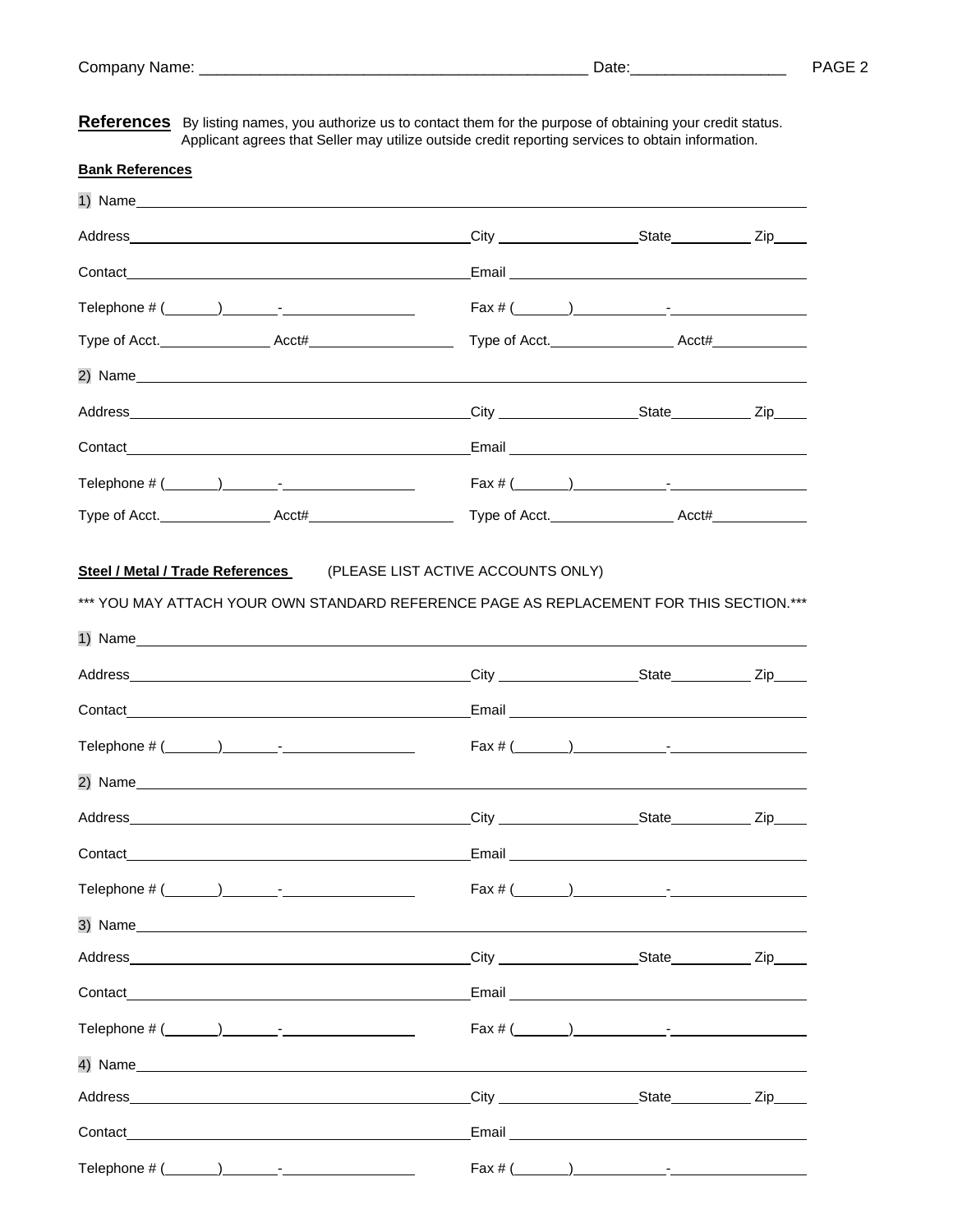### **CREDIT AGREEMENT**

From time to time the undersigned Applicant may seek to purchase on credit, rather than with cash, products ("Products") sold by Seller. In the event that Seller agrees to sell Products to Applicant on credit in any transaction, the Applicant agrees that the following terms and conditions apply to such transaction, provided, however, that Seller may terminate any credit availability at any time within its sole discretion without written or advance notification to Applicant. By signing this credit agreement, signer attests to their authorization to bind Applicant to said agreement and all information set forth is accurate and complete:

1. Applicant will make full payment of the invoice amount to the remittance location specified on the invoice for all Products sold to Applicant on credit on or before the due date stated on the face of the invoice. If Applicant fails to do so, Applicant shall be liable to Seller for, in addition to the unpaid principal amount of said invoice: (I) all costs and expenses of collection incurred by Seller, including, without limitation, reasonable attorneys' fees and court costs and (ii) interest on the unpaid balance of said invoice amount at the lesser of 1.5% per month or the highest lawful rate under applicable law, commencing on the first day after the due date until paid.

2. This agreement shall constitute authorization under the Fair Credit Reporting Act to Seller to utilize credit reporting agencies to provide reports on said Applicant in order to permit Seller to appropriately evaluate the extension of any business credit. Applicant hereby authorizes Seller to release information to other creditors regarding Applicant's credit experience with Seller. 3. Applicant hereby represents that all purchases are for business purposes and guarantees that Applicant is solvent.

4. Applicant grants to Seller a security interest in the Products it purchases from Seller and in any goods made or fabricated there from and the proceeds thereof.

5. In the event of conflict and/or inconsistency between the terms as stated on the face of the invoice or in this Agreement and anything contained in any purchase order, contract or agreement between parties, the terms and conditions of this Agreement shall govern and control. Faxed and electronic documents will be deemed as original.

6. Seller may amend this agreement by mail notification to Applicant with respect to all transactions begun after the date thereof, and additional signatures are not required to have such amendments incorporated into the original agreement. Buyer has the obligation to notify seller of any change in name, legal structure, or financial position. New and supplemental credit applications provided by Buyer to Seller become an addendum, not a replacement, and shall not invalidate signatures, guarantees, terms and conditions granted in this or prior credit agreements.

7. All payments made against open charges may be applied at the discretion of the Seller. Seller shall have the right of recoupment of credits, refunds, reserves, or other monies owed to Applicant.

8. Applicant agrees that the laws of the State of Texas shall govern this agreement and that jurisdiction and venue shall be in Houston, Harris County, Texas. Applicant waives the right to a jury trial.

9. Seller shall not be liable to Applicant for consequential damages in the event of any suit related to the Products or this Agreement.

10. Triple-S Steel Holdings, Inc. may act as Seller's collection agent and any suit on this account may be brought in the name of Triple-S Steel Holdings, Inc. for the benefit of Seller.

SIGNATURE: DATE:

Printed Name:

Title: **The Community of the Community of the Community of the Community of the Community of the Community of the Community of the Community of the Community of the Community of the Community of the Community of the Commun** 

#### **GUARANTEE**

In consideration of Seller extending credit to Applicant, as outlined in the Credit Agreement, each of the undersigned, jointly and severally, unconditionally guarantees and promises to pay Seller, on demand any and all indebtedness of Applicant to Seller. This is a continuing guarantee of payment, and the obligations created hereby are unaffected by any change in terms of the original indebtedness between Seller and the Applicant save that of payment. Texas law applies to this guaranty and venue shall lie in Harris County, Texas. This guarantee may not be revoked unless in writing and approved in writing by Seller. Individuals signing consent to Seller's use of consumer credit reporting agency's reports to assist in the evaluation of the credit of said guarantor of Applicant's business debt.

l.

Signature **Example 2018** Printed Name **Printed Name** Social Security Number

Signature **Example 20 Trinted Name** Printed Name **Social Security Number** Social Security Number